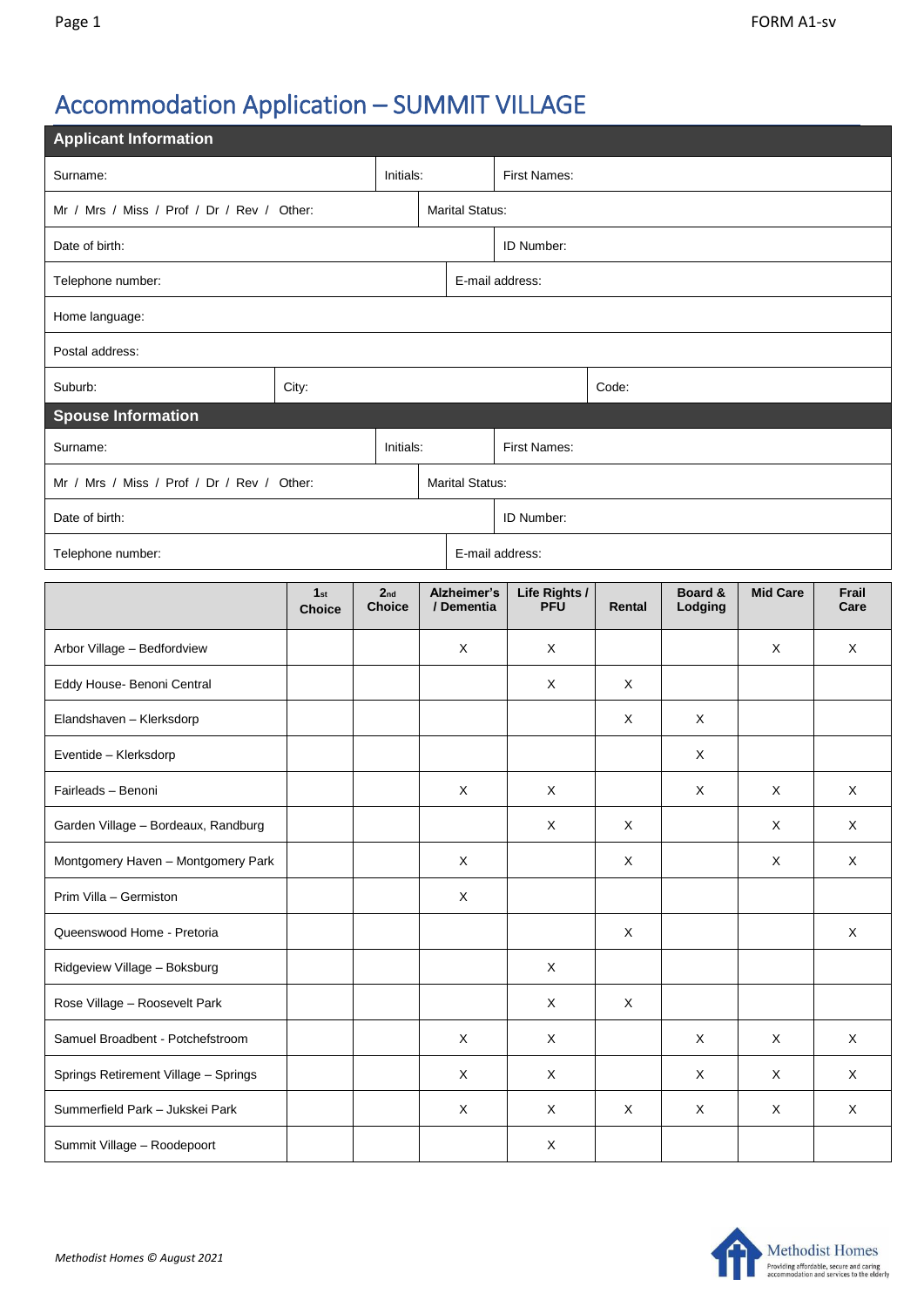| Single                                                                                                                                                                                                                                                                                                                                                                                                                                                                                                                                         |                                   | 2-bed Shared |                   |                | <b>Multi-ward Shared</b> |                   |           |                   |  |
|------------------------------------------------------------------------------------------------------------------------------------------------------------------------------------------------------------------------------------------------------------------------------------------------------------------------------------------------------------------------------------------------------------------------------------------------------------------------------------------------------------------------------------------------|-----------------------------------|--------------|-------------------|----------------|--------------------------|-------------------|-----------|-------------------|--|
| Rental Accommodation Size & Type (Please circle preference)                                                                                                                                                                                                                                                                                                                                                                                                                                                                                    |                                   |              |                   |                |                          |                   |           |                   |  |
| Bedsitter/Bachelor                                                                                                                                                                                                                                                                                                                                                                                                                                                                                                                             | Full Board & Lodging<br>1 Bedroom |              |                   |                | 2 Bedroom                |                   | 3 Bedroom |                   |  |
| Life Rights/PFU Unit Size (Please circle preference)                                                                                                                                                                                                                                                                                                                                                                                                                                                                                           |                                   |              |                   |                |                          |                   |           |                   |  |
| Bedsitter/Bachelor                                                                                                                                                                                                                                                                                                                                                                                                                                                                                                                             | 1 Bedroom Flat                    |              | 1 Bedroom Cottage | 2 Bedroom Flat |                          | 2 Bedroom Cottage |           | 2 Bedroom & Study |  |
| <b>COMMENTS:</b>                                                                                                                                                                                                                                                                                                                                                                                                                                                                                                                               |                                   |              |                   |                |                          |                   |           |                   |  |
|                                                                                                                                                                                                                                                                                                                                                                                                                                                                                                                                                |                                   |              |                   |                |                          |                   |           |                   |  |
| Signature of applicant:<br>Date:<br>If this application is completed on behalf of a parent or a loved one, please provide your contact details.                                                                                                                                                                                                                                                                                                                                                                                                |                                   |              |                   |                |                          |                   |           |                   |  |
|                                                                                                                                                                                                                                                                                                                                                                                                                                                                                                                                                |                                   |              |                   |                |                          |                   |           |                   |  |
| Name:                                                                                                                                                                                                                                                                                                                                                                                                                                                                                                                                          |                                   | Telephone:   |                   |                |                          | E-mail:           |           |                   |  |
| <b>Terms</b>                                                                                                                                                                                                                                                                                                                                                                                                                                                                                                                                   |                                   |              |                   |                |                          |                   |           |                   |  |
|                                                                                                                                                                                                                                                                                                                                                                                                                                                                                                                                                |                                   |              |                   |                |                          |                   |           |                   |  |
| Care Centre Accommodation Applications require the payment of a once off non-refundable fee of R1000.<br>For Independent Living (Rental/PFU/Board & Lodging) a once-off Application Fee in the amount of R2000 is payable on<br>submission of this form. Once you take occupation at any of our homes or villages, an amount of R1000 will be credited to your<br>account in your second month of occupation.<br>The application fee is not refundable and will be forfeited should you elect to have your name removed from the waiting list. |                                   |              |                   |                |                          |                   |           |                   |  |

| Please return completed application form, together with your proof of payment and a copy of the applicants' ID by e-mail to: | summit.admin@mha.co.za                                                                                                                                                              |  |  |  |  |  |  |  |
|------------------------------------------------------------------------------------------------------------------------------|-------------------------------------------------------------------------------------------------------------------------------------------------------------------------------------|--|--|--|--|--|--|--|
|                                                                                                                              | We will contact you by telephone or by e-mail to confirm receipt of your application.<br>If you have not heard from us within 10 days of submission, please call us on 011 686 2430 |  |  |  |  |  |  |  |
|                                                                                                                              | <b>BANKING DETAILS:</b>                                                                                                                                                             |  |  |  |  |  |  |  |
| Methodist Homes For The Aged SUMMIT VILLAGE                                                                                  |                                                                                                                                                                                     |  |  |  |  |  |  |  |
| Bank: First National Bank                                                                                                    | Branch Code: 250655                                                                                                                                                                 |  |  |  |  |  |  |  |
| <b>Account Type: Current Account</b>                                                                                         | Account Number: 6266608 3557                                                                                                                                                        |  |  |  |  |  |  |  |
|                                                                                                                              | NB: PLEASE USE YOUR SURNAME AND VILLAGE CHOICE AS YOUR REFERENCE (e.g. Jones-Summit)                                                                                                |  |  |  |  |  |  |  |

| <b>FOR OFFICE USE</b>                |     |  |               |               |            |                  |  |  |  |
|--------------------------------------|-----|--|---------------|---------------|------------|------------------|--|--|--|
| Date of application:<br>Amount Paid: |     |  |               |               | Unique ID: |                  |  |  |  |
| Application Fee Paid by:             | EFT |  | <b>CHEQUE</b> | CASH          |            | Cash Receipt No: |  |  |  |
| Application Captured by:             |     |  |               | Home/Village: |            |                  |  |  |  |

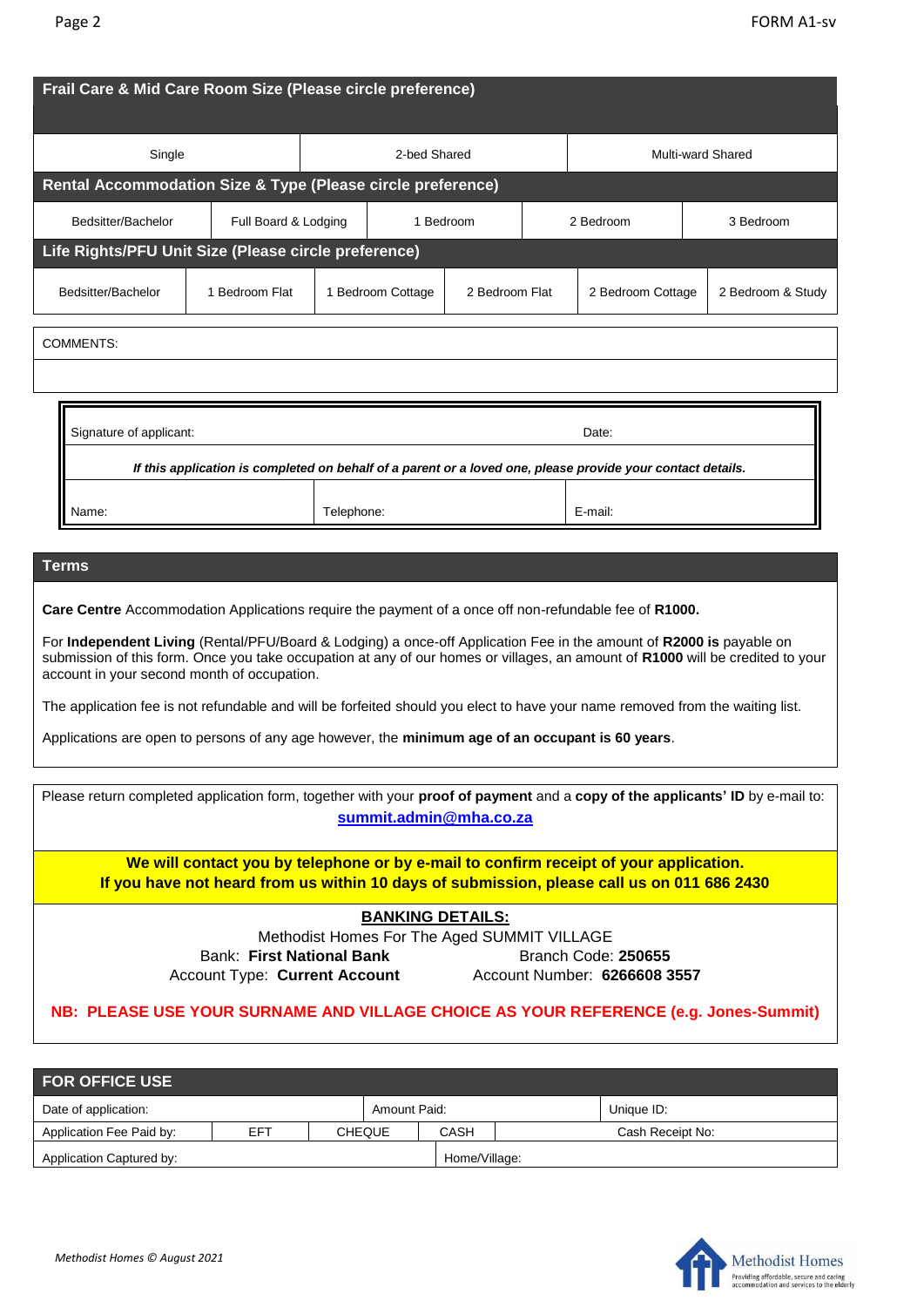Dear Resident/Potential Resident,

## **RE: POPIA NOTICE AND CONSENT TO PROCESS YOUR PERSONAL INFORMATION**

As a Resident or potential Resident to our organisation, we currently hold or will hold your personal information supplied by yourselves to our organisation.

We understand that your personal information is important to you and that you may be apprehensive about disclosing it. Your privacy is just as important to us and we are committed to safeguarding and processing your information in a lawful manner.

We also want to make sure that you understand how and for what purpose we process your information. If for any reason you think that your information is not processed in a correct manner, or that your information is being used for a purpose other than that for what it was originally intended, you can contact our Information Officer.

You can request access to the information we hold about you at any time and if you think that we have outdated information, please request us to update or correct it.

Our Information Officer's Contact Details are available from the Village Admin office.

## Purpose for Processing your Information

We collect, hold, use and disclose your personal information mainly to provide you with access as a resident to our premises. We will only process your information for a purpose you would reasonably expect, including:

- Providing you with advice on what services we can offer you that suit your needs as requested or as prescribed by ourselves;
- To process your personal information so as to take care of you on our premises;
- To verify your identity and to conduct credit reference searches (if necessary);
- To correspond with you;
- To confirm, verify and update your details;
- To comply with any legal and regulatory requirements;

Some of your information that we hold may include, your first and last name, email address, other contact information, your title, birth date, gender, identity number and your banking details.

All personal information will be held securely and whenever we sub-contract or outsource other organisations to process any of your personal information on our behalf, we will bind these service providers by way of a Data Operator Agreement as far as this may be required.

Kind regards,

 $\mathbb{Z}$ 

Carl Queiros Information Officer Methodist Homes Head Office